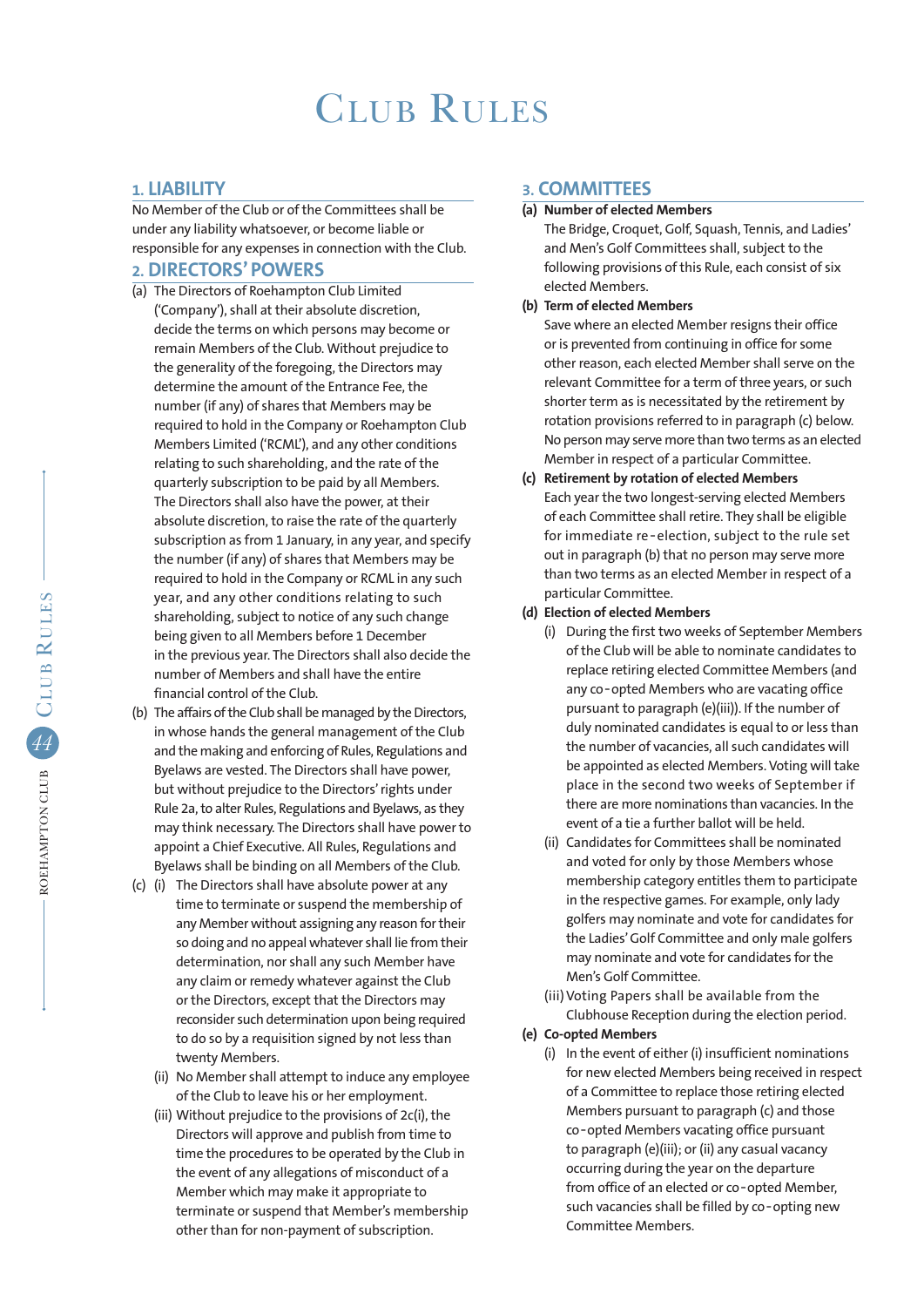- (ii) The Members of the Committee shall be entitled to make recommendations to the Board as to the identity of the new Committee Members co-opted, but the power to co-opt new Committee Members shall be exercisable only by the Board in their absolute discretion (subject only to the terms of this Rule 3).
- (iii) Co‑opted Committee Members shall serve in office until the next appointment of elected Members following their co-option. Subject to the rule set out in paragraph (b) that no person may serve more than two terms on any Committee as an elected Member, they shall be entitled to be nominated as a candidate to be an elected Member of the relevant Committee during such appointment process.

### **(f ) Advisory Members**

The following persons shall be entitled to participate in proceedings of the relevant Committee and to enjoy the same rights as elected Members of the relevant Committee save that they shall not be entitled to vote nor to be taken into account when calculating a quorum:

- (i) Chairs/Captains may invite non‑elected Members onto the Committee on an annual basis as they see fit to act in an advisory capacity.
- (ii) At least one management representative shall be an exofficio Member of each Committee, such management representative(s) to be appointed and removed at the discretion of the Board.
- (iii) Each year a Director (other than the Captain/Chair of the relevant Committee) will be nominated by the Board to represent the Board on the Bridge, Croquet, Golf, Tennis and Squash Committees, and in respect of the Health Club.

### **(g) Voting and Quorum**

- (i) Only elected and co‑opted Members of Committees may vote at meetings and be taken into account for the purposes of calculating a quorum. In the event of an equality of votes, the Chair/Captain shall have a casting vote.
- (ii) Three elected or co-opted Members shall form a quorum for meetings of a Committee.

### **(h) Initial meeting**

- (i) Each Committee will meet as soon as possible after the appointment/election of new elected Members pursuant to paragraph (d). In the case of the Golf Committee, the initial meeting shall be held as soon as practicable after the Annual Meeting of Golfers.
- (ii) At such initial meeting, the chair shall first be taken by the management representative referred to in paragraph (f )(ii), or in their absence the Director referred to in paragraph (f )(iii). The first item of business shall be to elect the Chair for the following year from among the elected (but not co-opted) Members present at the meeting. Following such appointment, the chair shall then be taken by the new Chair. For the avoidance of doubt, the first Chair of the meeting referred

 to in this paragraph shall not be entitled to vote, whether by exercising a casting vote or otherwise, at the meeting.

 (iii) In the event that at such initial meeting the Members are unable to agree as to the identity of the new Chair, the initial Chair shall carry on in such position until the end of the meeting (but shall still not be entitled to vote). Following the meeting, the Chair of the Committee shall be appointed by the Board in their absolute discretion (subject to paragraph (i)). The Board may also appoint the Chair of the Committee in their absolute discretion where the Chair vacates the office prior to the end of their term and the Members are unable to agree on an elected Member to replace them. In either case, the Board may appoint a Chair who is not a Member of the relevant Committee – in such event, such a Chair shall be deemed a co‑opted Member for the purposes of this Rule 3 (save that where the Chair was not an elected or co‑opted Member prior to appointment by the Board, their vacation of office shall not create a new vacancy for an elected or co-opted Member).

#### **(i) Term as Captain/Chairman**

- (i) The Captain/Chair of the Committee shall serve as Captain/Chair until the earliest of (i) the next initial meeting of the relevant Committee referred to in paragraph (h) (i), or (ii) their retirement pursuant to paragraph (c) or their vacating office pursuant to paragraph (e)(iii). No person may serve as Captain/Chair of a Committee for more than three consecutive years.
- (ii) The Captain and Lady Captain of Golf shall be ex officio non‑voting members of the Golf Committee and, respectively, of the Men's and Ladies' Golf Committees, if they are not elected members of those Committees. The Men's and Ladies' Golf Committees shall be chaired by the Captain and Lady Captain of Golf respectively.
- (iii) The Captain and Lady Captain of Golf shall be chosen by the outgoing Captain or Lady Captain, as the case maybe, after consultation with the Men's and Ladies' Golf Committees and Past Captains of Golf at the Club and their appointment shall be announced at the Annual Golf Meetings in the year before their term of office commences, so that they shall act as Vice Captains following their announcement.

#### **(j) Vice-Captains**

 Meetings of the Committee may also appoint Vice Captains to assist the Captains in their duties.

### **(k) Fixture Lists**

 The Captain/Chair elect will be responsible in conjunction with the relevant Sports Manager for drawing up the Fixture List for the year of their office.

**(l) Responsibilities of Sports Committees** Sports Committees will be responsible for the general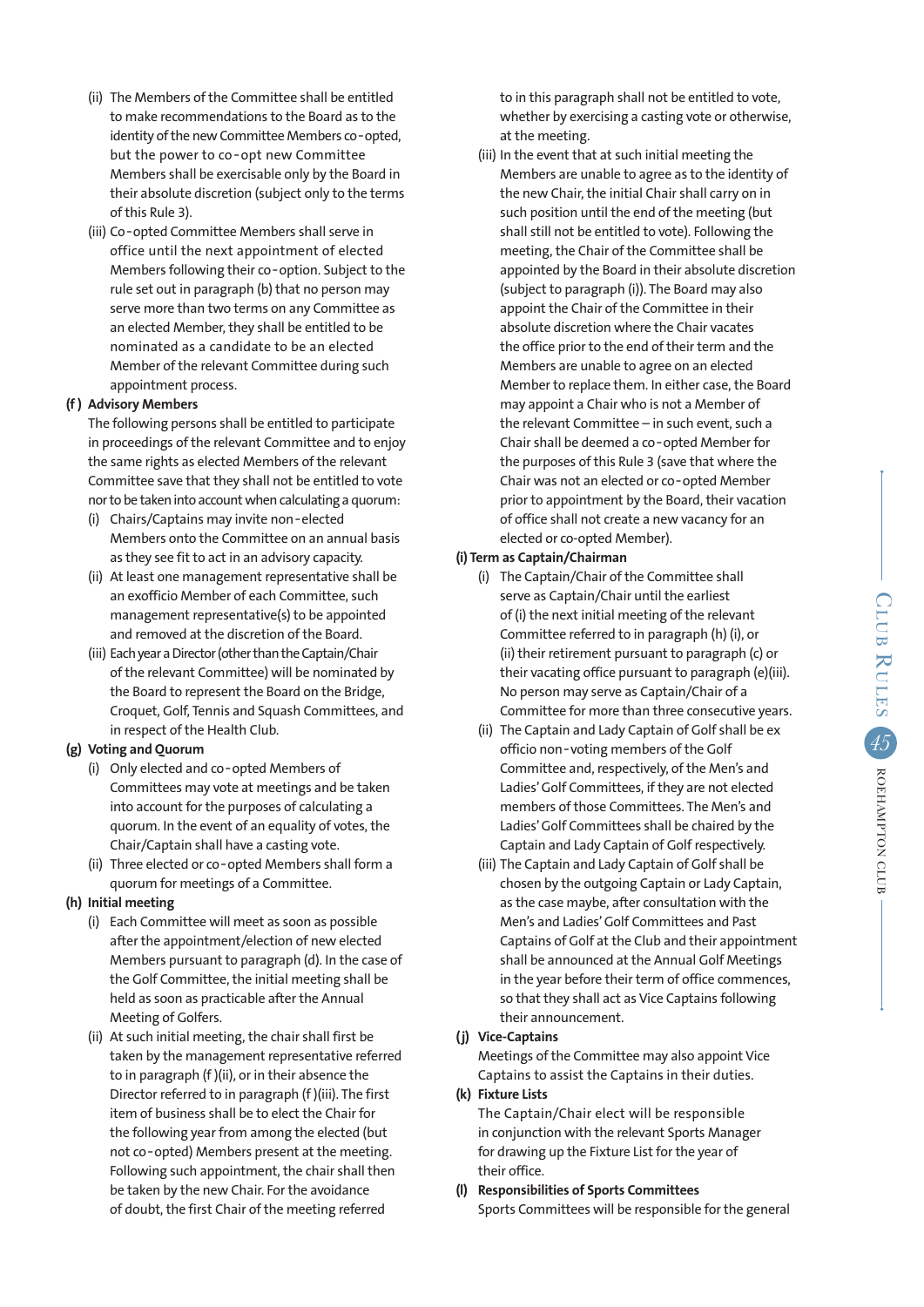conduct of their game at the Club including:

- (i) Organising Members' competitions.
- (ii) Arranging inter‑club matches.
- (iii) Handicapping.
- (iv) Carrying out those duties laid down as a Committee's responsibility in the rules of the game concerned, including regulations of play. Where finance is involved or other sections of the Club are affected, the Liaison Director will refer the matter to the Board should they and the Chief Executive be unable to resolve the problem. The Chief Executive is responsible to the Board for the condition of the playing facilities, but the views of the Sports Committees regarding their upkeep and maintenance will be given the fullest consideration.

### **(m) Other Committees**

 For the avoidance of doubt, the foregoing provisions of this Rule 3 shall not apply to the Art Group, the Health Club Forum, the Family Forum, the Junior Golf Committee, the Junior Tennis Committee and the Social Committee. Such committees shall organise their own activities through the appropriate Club delegate and such committees shall comprise as many Members as the particular Group/Committee sees fit.

# **4. ELECTION OF MEMBERS**

- (a) The election of Members shall be vested in the Directors. Candidates shall be proposed by one Member of the Club and seconded by another (to both of whom the candidate should be personally known) on the form provided by the Membership Team. The names of the proposer and seconder must be in their own handwriting or in that of the Chief Executive, if duly authorised by them in writing. Both proposer and seconder must give the Directors, in writing, full particulars as to the eligibility of their candidate. Before any candidate can be considered for election as a Member, the proposer will introduce the candidate to one of the Directors, who will endorse the candidate's form. A non-refundable registration fee is payable by each adult candidate whose application for membership is approved by the Directors.
- (b) No candidate shall be admitted to membership until a minimum period of two days has elapsed from the receipt of application for membership.
- (c) All candidates admitted to a golf playing category must undergo a golf induction with the Club Professional to substantiate their handicap and playing rights. New Members wishing to attain an official handicap must play with a golf playing Member (preferably their proposer or seconder) who will verify their score cards, which are required for handicap assessment by the Golf and Games Manager.
- (d) Members with a handicap of 24‑27 (men) and 33‑35 (ladies) can only play at weekends after 2pm in the summer and 1pm in the winter.
- (e) All candidates admitted to a tennis playing category must undergo a tennis induction with the Racquets Director to substantiate their playing ability and

 introduce them to the club coaching and social programme.

(f) Any candidate who has been rejected shall not be admitted into the Club as a guest without the specific permission of the Chief Executive.

# **5. CATEGORIES OF MEMBERSHIP**

 **PLEASE NOTE: No Member, by paying a guest fee or by invitation, may participate in or play at any time, a sport which his/her membership category does not permit.**

### **ADULTS**

**Honorary Members** are such persons as the Directors may elect to Honorary Membership. Honorary Membership is the equivalent to full membership and Members would ordinarily have served fifty consecutive years of adult membership to qualify.

**Full Playing Members** may play and practise all sports. Men are required to have a handicap of 27 and below and ladies require a handicap of 35 and below. Members with a handicap of 24-27 (men) and 33-35 (ladies) can only play at weekends after 2pm in the summer and 1pm in the winter.

**Restricted Full Members** may play and practise all sports except golf at weekends.

**Tennis Members** may play and practise all sports except golf.

**Five Day Members** may play and practise all sports, including using the Health Club, from Monday to Friday including Bank Holidays.

**Other Sports Members** may play and practise all sports except golf and tennis. This is a closed category to new Members. Any Members wishing to downgrade to the Other Sports category due to a medical reason which means they can no longer participate in their chosen sports must apply to the Chief Executive in writing or via membership@roehamptonclub.co.uk. Evidence supporting their medical condition will be required.

**Non Playing Members** Only Members of ten years standing or more may apply for the Non Playing category. Non Playing Members may not play any sports including use of the Health Club, Bridge, Snooker etc.

**Dining Shareholders** have the same status as Non Playing Members. This category is not open for application.

**Absent Members** are those Members who neither live nor work within a 150 mile radius of the Club for a period of one or more years. Members must provide proof of their qualifying address. Members may only transfer to Absent membership in January and for a minimum period of one year. They shall pay the Absent Member quarterly subscription, which will entitle them to receive communications from the Club. Absent Members may make up to six visits to the Club to play a sport as permitted in their previous membership category and up to twelve visits socially between 1 January and 31 December in any year. Alternatively, an Absent Member may purchase a one month full subscription per calendar year via the Membership Office by applying one week in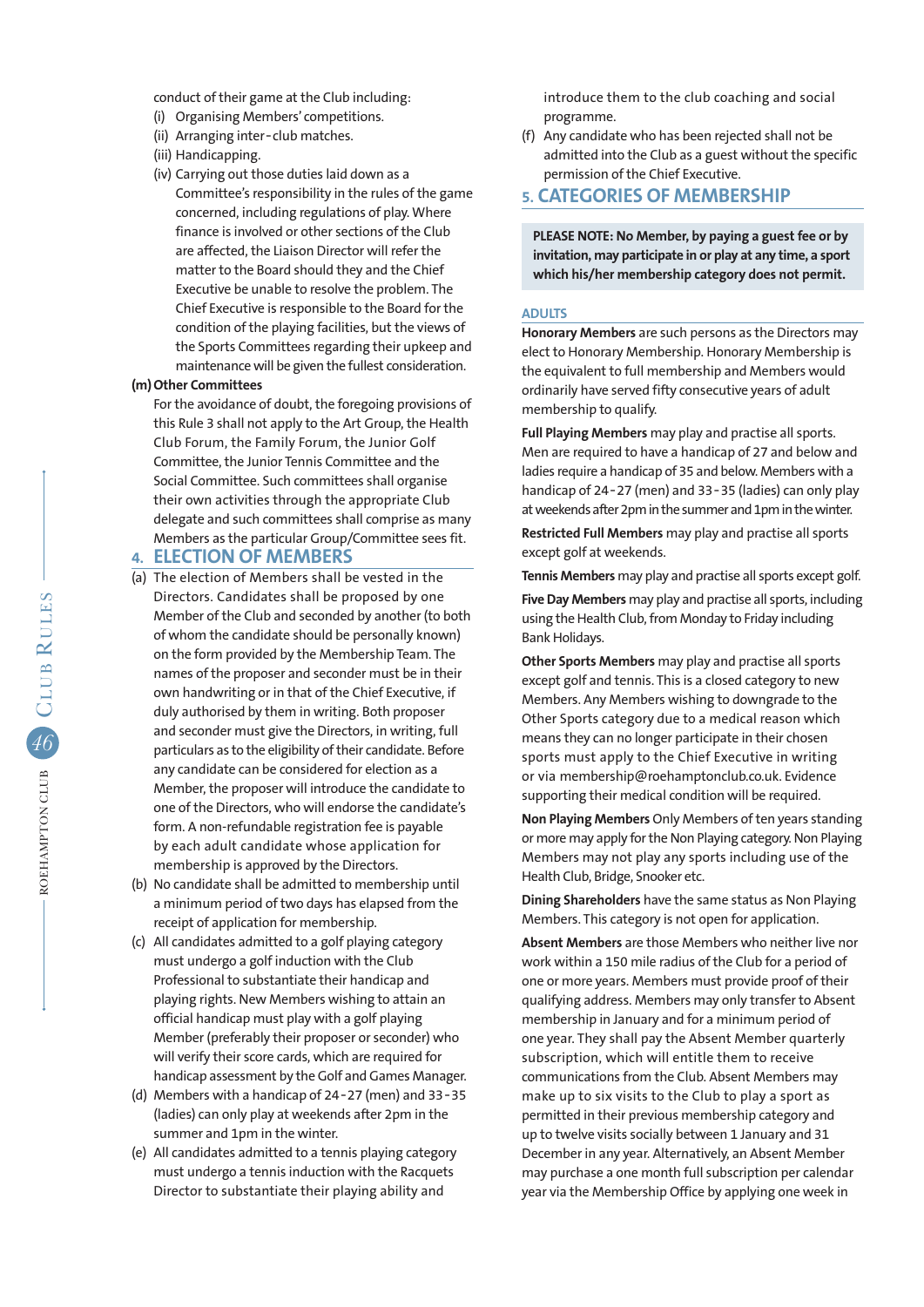advance for unlimited visits to the Club during the one month period. Absent Members must sign in at the Gatehouse each time they visit the Club. Upon their return they will resume their former membership category immediately. Absent Members previously entitled to play golf must verify their handicap with the Membership Office.

**Temporary Members** are Members with special short-term circumstances that are recognised by the Chief Executive. This category is not open for application.

### **JUNIORS**

**Junior Members** are the children or wards of Members over the age of 4 and under the age of 18 on 1 January. They may not introduce unaccompanied guests, nor vote at Committee elections, or purchase intoxicating liquor on the Club premises. On the 1 January following their 18th birthday they will automatically move up to the appropriate adult category. Use of the pool is included in the membership fee for Juniors and those 16 years and over may use the gym. Juniors may be invited by the Golf and Games Manager to hold weekend golf privileges where Members may play all sports, with timing restrictions on golf at weekends and Bank Holidays. Members wishing to bring their children aged  $0 - 3$  year's old to the Club to use the facilities should purchase a Toddler Guest Pass. An application form may be collected from Reception or membership@roehamptonclub.co.uk and this must be completed and returned to the Membership Office who will advise the amount payable. Once paid, the Toddler Guest Pass will be issued. This may be issued at a prorata cost if purchased part-way through the year.

The year the toddler turns four year's old they will be invited to join the Club as a Member from the following January when an Entrance Fee and annual subscription will become payable.

### **6. TERMS OF MEMBERSHIP**

#### **Member Code of Conduct**

Members are expected to be considerate at all times to other Members, guests, visitors and staff while on club premises, when communicating with them in any form and are expected not to offend by either behaviour, conduct, language or dress.

If a Board Director or the Chief Executive considers that there may have been a breach of any of the Club Rules, Bye-Laws, or Code of Conduct on the part of any Member either on Club Premises, while representing the club outside of club premises, or elsewhere, that is considered damaging to the reputation, character, interests or good order of the Club, then the Chief Executive will refer the matter to the Board's Disciplinary Panel for review.

#### **Other Terms of Membership**

(a) Members will pay a quarterly subscription, in advance, for each quarter of membership, at the quarterly subscription rate, which will be fixed for each calendar year and notified to Members in the November of each preceding year. A Member who pays their quarterly subscription in respect of the second, third and fourth calendar quarters of any year in advance and at the

 same time as the first quarter, will have a discount of 6.5% applied to that payment.

- (b) Members who join the Club after 1 April in any calendar year will pay, in addition to the entrance fee and the amount required for the share qualification, quarterly subscriptions for each remaining quarter of the calendar year in which they join, calculated from the first of the month in which they join.
- (c) Members may resign their membership with effect on and from 31 December in any calendar year by giving a minimum of one month's notice of their intention to resign. Last date for resignations in any given year is 30 November. Resignations submitted after 30 November will be referred to the CEO for consideration.
- (d) Members wishing to transfer to Absent Membership should apply in writing to the Membership Team.
- (e) Members resigning during the course of a calendar year shall pay the Club, as agreed compensation for the administrative costs which the Club is likely to incur as a result of the resignation and for the loss of membership fees which the Club may sustain, in the absence of replacement members, for the remainder of that calendar year, the total amount of the quarterly membership subscriptions which would otherwise have become payable by the Members in respect of that calendar year, less a discount of 4% above the Bank of England Official Bank Rate to reflect accelerated receipt and the possibility that subscriptions may be received from replacement Members;
- (f) Members who have reached the age of 70 and have been Members for a continuous period of 30 years were entitled to a discount of 15% in their category subscription, except for Non Playing and Absent Members. From 1 January 2020 this discount will reduce by 1.5% per annum, phasing the 70/30 discount out entirely over ten years.
- (g) Members may change to another category of membership where there are vacancies. If no vacancies exist their name will be added to a waiting list.
- (h) Members wishing to change their membership category will be required to pay any difference in the membership fees pro rated from the date of change in membership.
- (i) An Annual Levy payment will be added to the accounts of all Members 26 years and over with the exception of Honorary and Absent Members. The levy is to be spent on food and drink in Club outlets and any such funds not spent by 31 December each year will be forfeit.
- (j) The Club takes tax evasion very seriously and if the Club suspects any fraudulent activity this will be reported to the relevant authoroties.

# **7. NEW MEMBERS**

On election new Members will be sent the Club Rules, a request for the entrance fee and a Direct Debit mandate which must be completed and returned in good time before the first quarterly subscription falls due unless the first quarterly subscription is to be paid by an alternative method. Qualifying shares will be obtained from the Roehampton Club Trust or a relative. For this purpose 'relative' shall include wives, husbands, children (including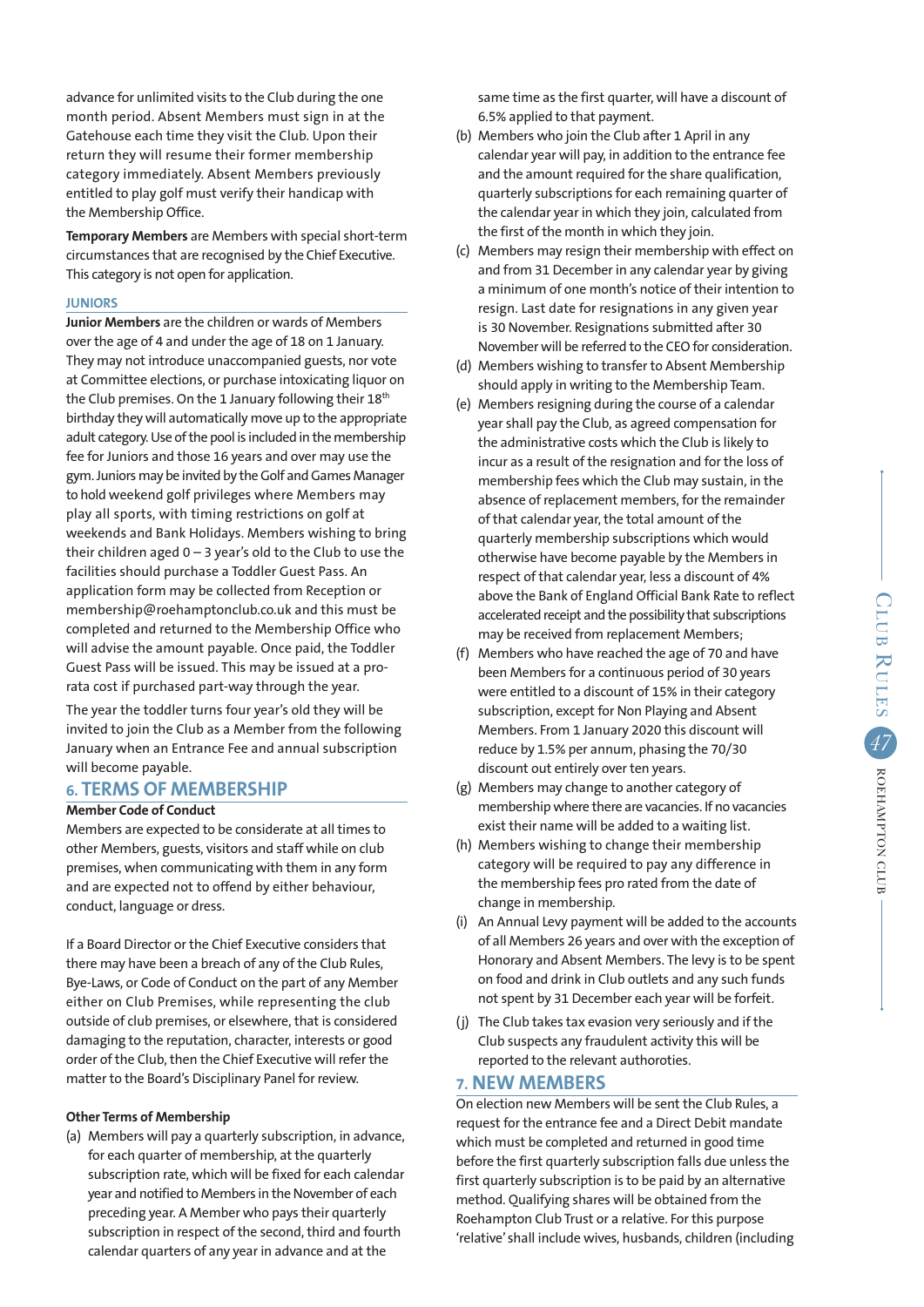stepchildren), grandchildren, brothers and sisters of the new Member. No Member shall be absolved from the effect of these Rules and Byelaws on the basis of not having received them. No new Member shall participate in any of the advantages or privileges of the Club until payment has been received in respect of entrance fees, share purchases, if applicable, and the first quarterly subscription. New Members must pay the entrance fee and subscription and obtain the qualifying shares within one month from the date of his or her election to the Club. New Members who do not comply with these requirements may have their name removed from the list of Members unless the delay can be accounted for to the satisfaction of the Directors. New members are required to pose for a photograph that will be kept electronically for entry check procedures and will comply with all the Data Protection requirements. In January of every year, Junior Members will be asked to pose for a new photograph.

# **8. SUBSCRIPTIONS AND SHARES**

Subscriptions are due on the first working day of each calendar quarter and payable by Direct Debit . A Member who pays their quarterly subscriptions in respect of the second, third and fourth calendar quarters of any year in advance and at the same time as the first quarter, will have a discount of 6.5% applied to that payment .

- (a) Members will be informed during November as to their subscription, locker rentals etc. for the coming year. Members must check their Payment Notices and should notify the Membership Office, in writing, of any queries as soon as possible and, in any event, no later than 7 December.
- (b) No Member may participate in any of the advantages or privileges of the Club until their subscription fees have been paid.
- (c) If any Member is more than two months late in paying any quarterly subscription or is persistently late in paying subscriptions, that Member shall cease to be a Member of the Club and their name shall be removed from the list of Members. The Directors have the power to reinstate a defaulter on satisfactory cause being shown for non-payment.
- (d) Payment by Direct Debit or bank transfer is the preferred method. If a bank transfer is late or a Direct Debit fails, an administration fee of £200 is payable. The Direct Debit must be reinstated and the administration fee paid within 30 days of the original due date. Failure to do so will result in termination of membership.
- (e) Only Members aged 18-29 may pay by monthly direct debit. For monthly direct debit payments an administration fee of £25 will be charged for any late payments. The Direct Debit must be reinstated and the administration fee paid within 30 days of the original due date. Failure to do so will result in termination of membership.
- (f) Cheque payments will only be accepted for annual payments. Cheques must be received by the Membership Team by 20 December. Late cheque payments received between 21 and 31 December will be subject to a £200 administration charge.

 If full payment has not been received by 28 February then the board will decide if the membership will be terminated.

(g) Members aged 40 years and over are required to purchase four shares in RCML on joining. Members aged 35‑39 years are required to purchase two shares in RCML on joining and then upon reaching the age of 40 years a purchase of two more shares will be required. Failure to purchase the required number of shares may result in termination of membership. Shares are currently priced at £365 each. They may be purchased in full upon joining or phased over a one-year period with a 10% surcharge added per annum. Share Certificates are issued upon final payment. Since non‑members may not hold shares there is a set procedure for selling them back upon termination of membership.

### **9. RESIGNATIONS**

Members wishing to withdraw from the Club on 31 December in any year shall signify their intention to do so, in writing, to the Membership Office on or before 30 November in that year or shall remain liable for the full subscription for the four calendar quarters of the following year, less a discount of 6.5% if these four quarters are paid together. Members are responsible for cancelling their own Direct Debit instructions. After signifying an intention to withdraw on 31 December in any year, Members remain liable to pay the subscription for December and may use the Club until 31 December in that year. Since non-members may not hold shares there is a set procedure for selling them back upon termination of membership. Subscriptions (in part or in full), entrance fee, levy and application fees will not be refunded irrespective of when the notice of resignation is received. Resignations submitted after the deadline will be referred to the Chief Executive for consideration.

# **10. BANKRUPTCY ETC.**

If any Member shall be adjudged Bankrupt, or shall propose a composition or Scheme of Arrangement with their Creditors which shall be accepted by the Bankruptcy Court, or if any Member shall be declared a defaulter on the Stock Exchange, or if any Member shall have been dismissed from Public Service, he or she shall, ipso facto, cease to be a Member of the Club, and shall forfeit all right to the use of the Club. It shall be lawful for the Directors, on the written application of such Member, after due inquiry, and after the expiration of not less than 30 days from the date of such application, to restore his or her name into membership, and the Member so re‑admitted shall not be called upon to pay an entrance fee.

### **11. CHEQUES**

Members can obtain any sum up to £50 by cashing a cheque at the Clubhouse Reception. If a cheque bounces an admin fee of £25 is payable and the right to cash cheques is withdrawn.

# **12. SUGGESTIONS AND COMPLAINTS**

Suggestions should be submitted to the Chief Executive in writing or via the comment card system. Any complaints as to the conduct of an employee of the Club, or as to the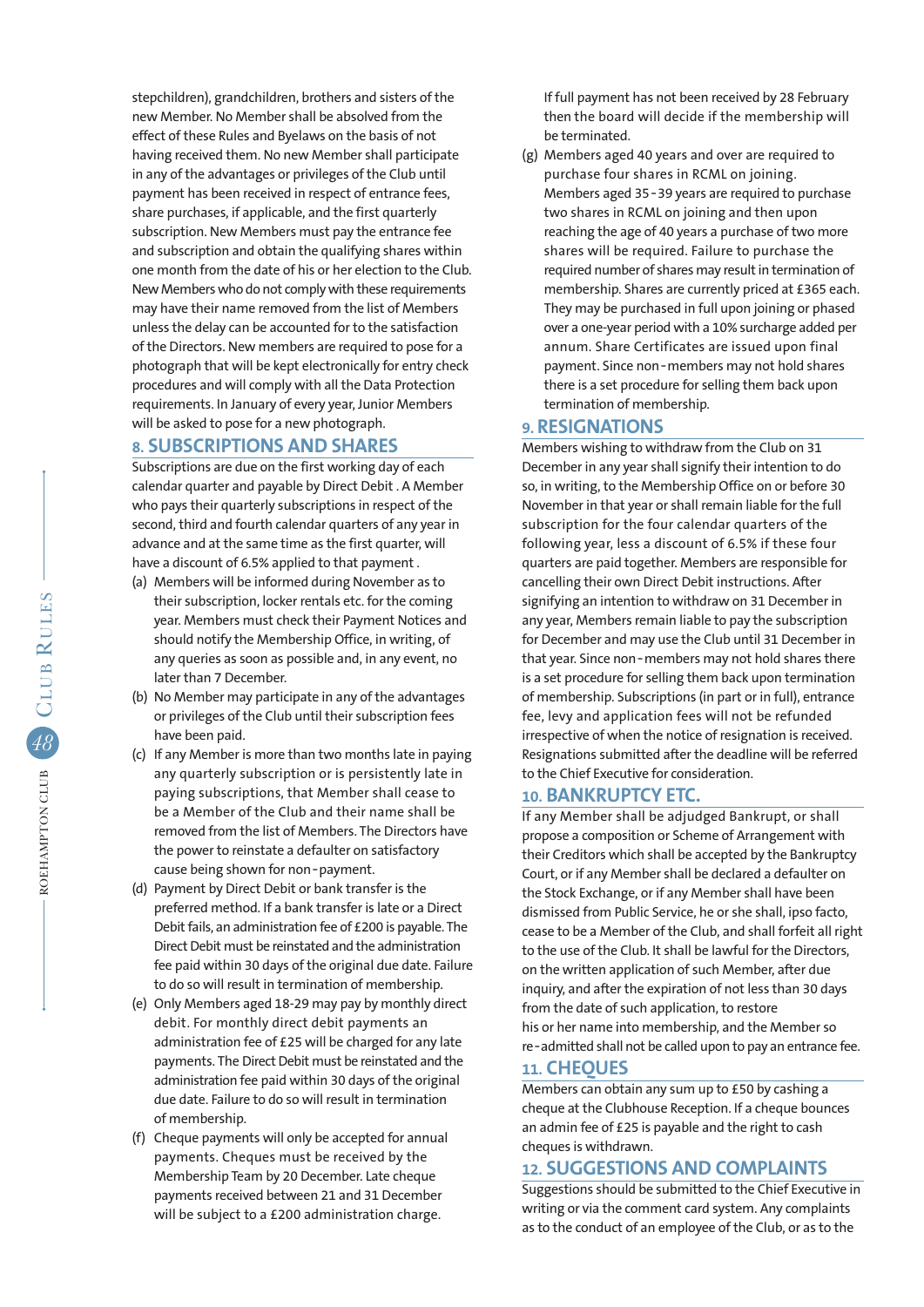Management, shall be made by letter to the Chief Executive who shall place such complaints before the Directors. Under no circumstances may a Member reprimand a Club employee.

# **13. DOGS**

No dogs, except service dogs shall be admitted to the grounds unless they remain confined in a well-ventilated car, or are exercised within the precincts of the car parks only.

# **14. CLUB PROPERTY**

No Club property shall be removed from the premises without prior authorisation by the Chief Executive. Any Member breaking or otherwise damaging the property of the Club shall be called upon to make good such damage. All damage must be reported immediately to the Duty Manager or Security Team.

# **15. ADDRESS**

Each Member shall communicate his or her postal address and e-mail address to the Membership Team, and update any changes. All notices sent to such address shall be considered as duly delivered.

# **16. PRIVACY POLICY: MEMBERS AND APPLICANTS**

The Club takes the privacy of Members' information very seriously. We have a Privacy Policy which explains how and for what purposes we use the information collected from Members and prospective Members through our application process, payment of our fees and subscriptions, our website, any correspondence with you and any other forms or documents you complete from time to time in relation to Club matters. A copy of the Privacy Policy is available from the Membership Team on request and the website. By applying, becoming or continuing to be one of our Members and using any services the Club provides, Members and prospective Members are agreeing to be bound by this policy in respect of the information collected (previously and in the future) about you via any of the methods mentioned above.

# **17. ELECTRONIC DEVICES (other than medical)**

Members, their children and guests are required at all times to use electronic devices only in a manner that is unobtrusive, silent and compatible with the peaceful enjoyment of the Club premises by all other users, particularly with regard to noise. Mobile phones and other electronic devices may only be used for making or receiving calls in the changing rooms or car parks and should be switched to silent ring and message received mode at all times so as not to disturb other Club users. Video calls and FaceTime are not permitted at the Club. Devices may not be used for conversations in any other areas. Laptops may only be used in the Reading Room, the Piano Bar (if not being used for a function), the Club Café or the Health Club Juice Bar area. Devices cannot be used for business purposes in groups other than as part of a business meeting which has been pre‑booked in one of the rooms available for hire. The use of any electronic device as a video or still camera is strictly forbidden. Any Member or guest wishing to use photographic, film or video equipment on the Club premises must register their

intent with the Duty Manager. Members are requested to comply without dispute with the instructions of staff charged with the interpretation and enforcement of this Rule.

# **18. SAFEGUARDING**

The Club acknowledges its duty to safeguard and promote the welfare of children, young adults and at risk adults and is committed to ensuring safeguarding practice reflects statutory responsibilities, government guidance and complies with best practice. We have a Safeguarding Policy which recognises that the welfare and interests of children, young adults and at risk adults are paramount in all circumstances. The policy and procedures which can be seen on the Club's website and are available at Club Reception, are mandatory for everyone involved in the Club. Failure to comply with the policy and procedures will be addressed without delay and may result in referral to the Disciplinary Panel. The Club's Welfare Officer is the Human Resources Manager and is identified on the Club's website.

# **19. EXCISE**

# **Licensing Laws**

Under the terms of the Licensing Act 2003 ('the Licensing Act') and the Club's Premises Licence the Club is licensed to sell alcohol to Members and their bona fide guests at any time. The licence also provides that alcohol may be sold to members of the public on the premises during the following hours: Sunday – Thursday between 7:00am and Midnight and Fridays and Saturdays between 7:00am and 1:00am the following morning.

Authority to apply to vary these hours or to apply for a Temporary Event Notice is delegated to the Chief Executive.

The Club shall notwithstanding the existence of its Premises Licence be under no obligation to its Members or otherwise at any time to supply alcohol or to carry out other 'licensable activities' as defined in the Licensing Act.

### **20. NOTICES**

Prior permission of the Chief Executive or Marketing Manager must be obtained before any paper or placard, written or printed, is put up for display in the Club. No Member shall circularise the Membership in whole or in part without the prior permission of the Chief Executive.

#### **21. CLUB**

The Club will be open every day, except over Christmas when the period of closure will be published. Club closing hours are posted in the Clubhouse. On social functions and other entertainment nights the Club will be open as notified.

# **22. ACCIDENTS AND LOSSES**

The Club does not accept any responsibility for any injury caused to Members, Members' Guests or Visitors by reason of negligence or otherwise while on the Club premises. The attention of Members is called to the danger of accidents from balls on the golf course. Any golf ball hit outside the Club's boundaries must be reported to the Sports Shop, Duty Manager or Security Team so that an incident form can be completed. All Guest fees include daily insurance cover in the event of an accident or damage caused on the golf course.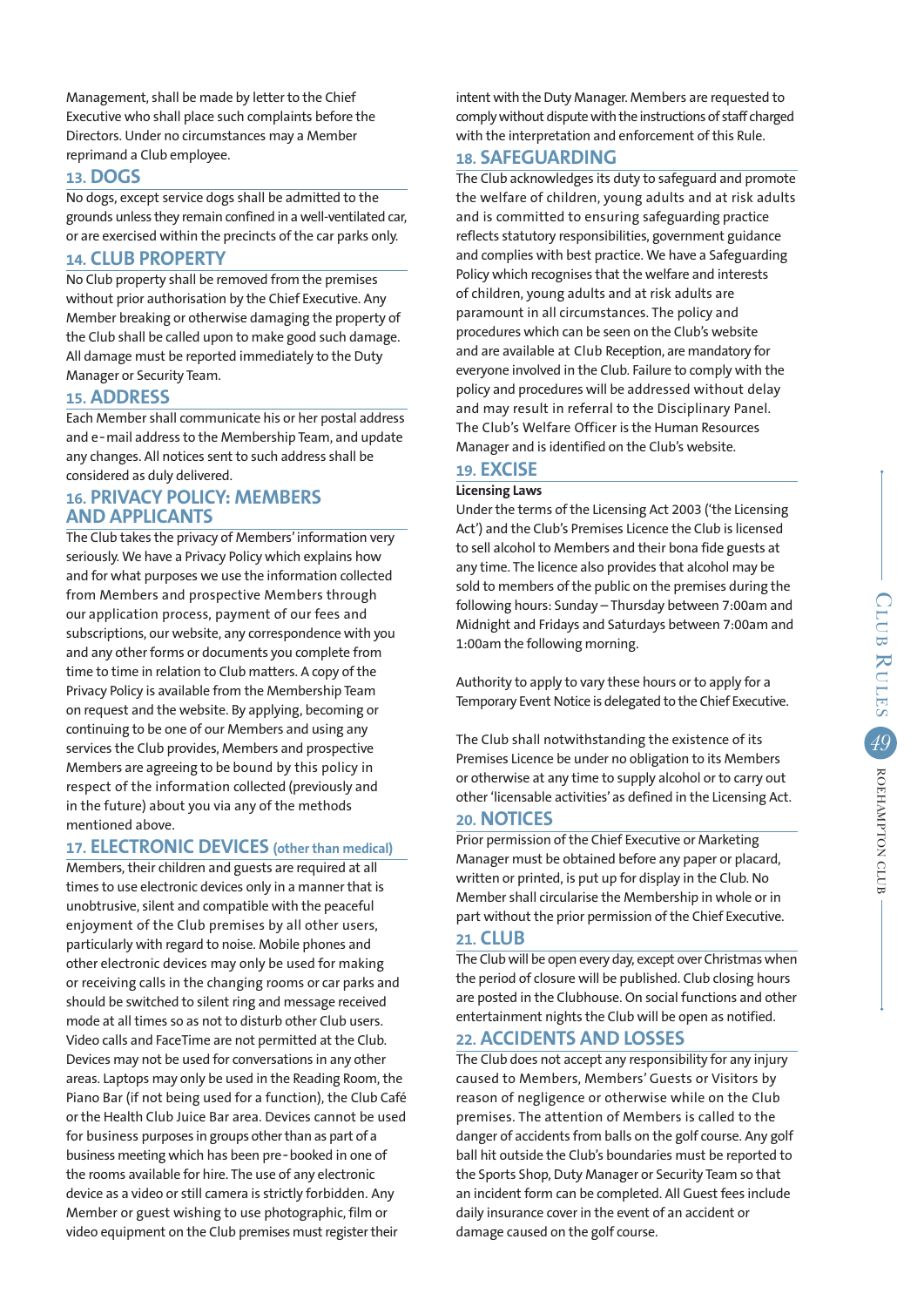The Club accepts no responsibility for money or personal belongings of Members, Members' Guests or Visitors left on the Club premises, including lost property held by the Club. After four weeks, unclaimed items will revert to Club ownership and will be disposed of by the Management.

Anybody sustaining a moderately forceful or severe impact to the head while on Club premises must immediately cease taking part in any activity and report the incident to a member of Staff who must both arrange for an urgent medical assessment at the nearest hospital, and report the incident to the Duty Manager.

# **23. CARS**

The Club accepts no responsibility for cars left in the Club grounds. Owners must accept full responsibility for the safety of their cars and contents. Cars may only be parked in the areas designated for car parking and so as not to cause an obstruction to other cars. The owner of any vehicle parked at the Club must be on the premises at all times unless permission has been granted by the Chief Executive or General Manager. This includes overnight parking. Members and car owners must immediately report to Security any damage caused whatsoever to Club property or other vehicles in the car parks.

All Member's vehicles used to visit the Club must be registered with Security so the owner can be contacted in the event of an emergency. We also ask all Member's vehicles to display a car park pass for ease of identification. Car park passes are issued by Security.

# **24. CLUB CARDS, WRISTBANDS AND CAR PASSES**

Each Member is provided with a Club Card. Your Club Card must be with you at all times, while you are on Club premises. Club Cards and Wristbands will enable you to gain entry into the Club and make any payments using your Levy. Club Cards, Wristbands and Car Passes are not transferable and Members are asked to ensure that they do not fall into unauthorised hands. In the event of a Club Card, Wristband or Car Pass being lost, stolen, damaged or destroyed the fact should be reported to the Membership Team and a new Club Card, Wristband or Car Pass will be issued on payment of the appropriate fee.

### **25. GUESTS**

- (a) A Member may introduce up to three guests for any sport including Health Club use weekdays and weekends with the exception of only one golfing guest permitted at weekends or Bank Holidays.
- (b) A Member may only introduce more than three guests on weekdays for any sport by prior arrangement and at the discretion of the Chief Executive, Operations Manager, General Manager or Racquets Director.
- (c) Members are entitled to introduce one guest to play golf on weekends and Bank Holidays with whom they must play. Additional guests may be allowed to play golf on these days by prior arrangement (no less than two days in advance) and at the discretion of the Golf and Games Manager or Duty Manager.
- (d) No guest may be introduced into the Club for any reason more than six times in a calendar year for a

 sporting activity. Social guests (including Bridge, Poker, Chess, Snooker and Backgammon) may be introduced up to six times a year, attendance at ticketed social events is not included.

- (e) Members must sign in their guests at the Gatehouse and Clubhouse Reception or Health Club Reception before participating in any activity.
- (f) Members are responsible for their Guests' behaviour while at the Club and their adherence to the dress codes.
- (g) Guests playing a sport will, on payment of the appropriate fee, receive a tag or receipt from the Clubhouse Reception. This must be kept visible or be made available when asked for by a member of staff. Failure to do so may result in the guest being asked to leave the sporting facility.
- (h) Golf guests must be able to produce a handicap certificate of 23 or below for men or 32 and below for ladies. Members wishing to invite guests with a handicap certificate of 24‑27 for men and 33‑35 for ladies, must play after 1pm in the winter and 2pm in the summer. The Member will be responsible for ensuring that their guest is a capable golfer and that they adhere to the Club Dress Code Policy as well as demonstrating golfing etiquette.
- (i) The requirement for a handicap certificate may be waived by the Chief Executive or the Golf and Games Manager, provided the request is made by the Member inviting the guest at least 48 hours in advance of playing.
- (j) Parents/guardians of Juniors introducing guests must give their permission for the guest and will be responsible for the guests behaviour while at the club.
- (k) Junior guests may only use Club sports facilities a maximum of six times a year on payment of the appropriate guest fee.
- (l) Guest Rules may be subject to change at the discretion of the Board.

### **26. JUNIORS**

- (a) Children under the age of 10 years old may only enter the Club with an adult. The adult remains responsible for the child, and its actions, while on Club premises and must provide adequate supervision at all times.
- (b) Children aged 7 years old and over must use the appropriate changing rooms both in the Clubhouse and Health Club area.
- (c) Nursing of children may take place within the Club, except where there is a risk to health and safety or in an area where children are not permitted, or in a male only area e. g. Men's Changing Room. The areas which offer more privacy are the Ladies' Changing Room and the baby changing facility.
- (d) Members are responsible at all times for the behaviour of their children (up to 17 years old) while on Club premises.
- (e) Children under the age of 16 years old may not use the Members' Bar. Children aged 8‑16 years are allowed in the Roehampton Bar only if they are supervised by an adult at all times. Children under the age of 16 years old are allowed in the Garden Restaurant only if they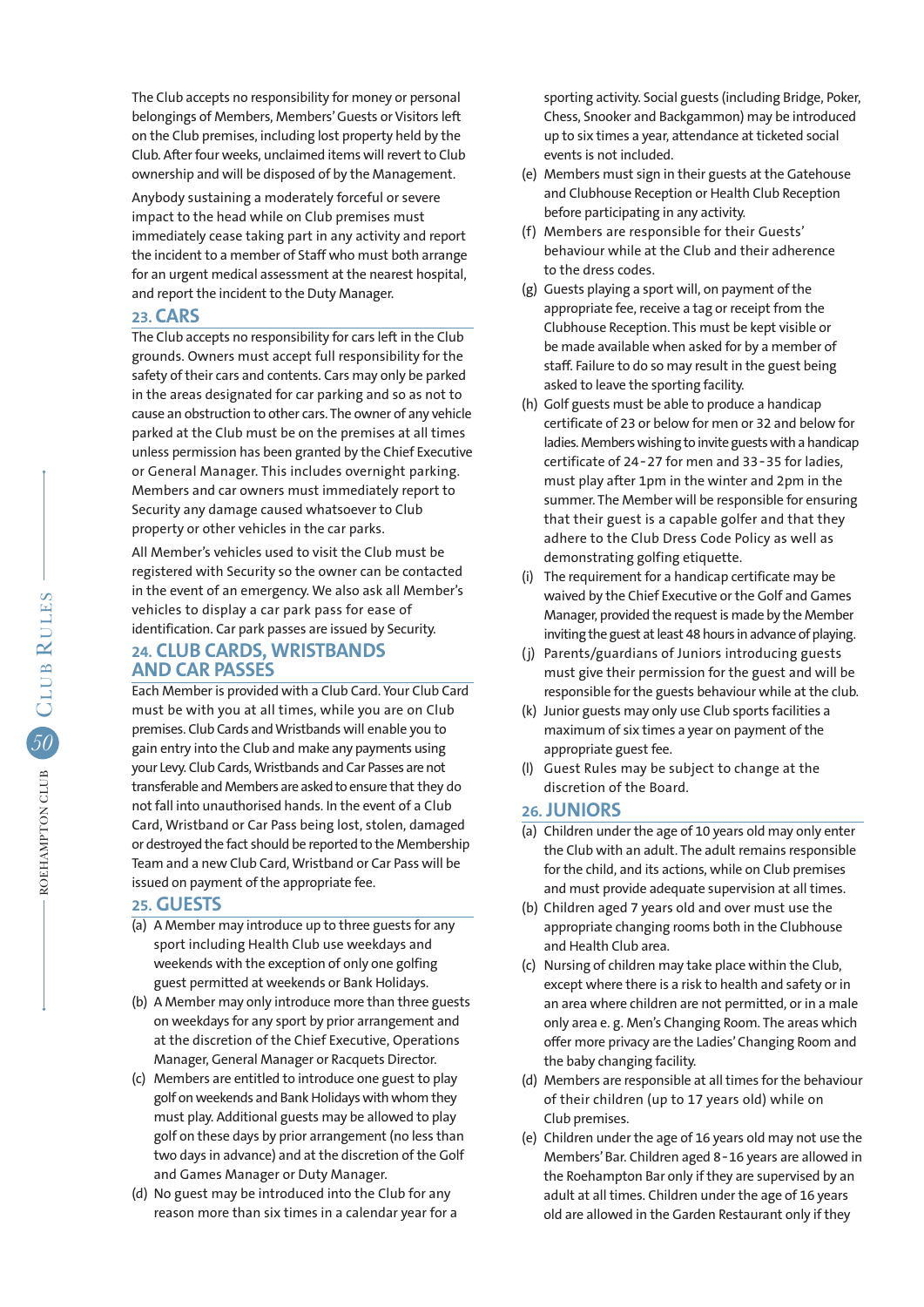are supervised by an adult at all times. They must adhere to the licensing laws at all times. Children are allowed on the terrace when supervised by an adult.

(f) Junior guests may only use Club sports facilities a maximum of six times a year on payment of the appropriate guest fee.

### **27. CATERING**

- (a) The Club is open daily for food except on Sunday evenings. The hours of operation are subject to change and special events are posted on the noticeboard in the Club Café.
- (b) Members may not bring racquets, sport bags etc. into the bars or Club Café. Storage shelves are provided.
- (c) Refreshments may not be brought into the Club or Club grounds without permission from the Duty Manager.
- (d) Smart dress is required when attending the Sunday Carvery.
- (e) Smart casual or appropriate clean sportswear as designated in the Byelaws is required as a minimum standard of dress, when using the catering or bar areas of the Clubhouse.
- (f) The Club reserves the right to levy a charge of £10 per head for non-attendance at or cancellation of, with less that twelve hours' notice, Sunday Carvery bookings.

### **28. FUNCTIONS**

When a function is held at the Club, access to some areas may be restricted to those attending the event.

### **29. DRESS**

All persons are required to be suitably dressed at all times when on the Club premises. All caps must be removed when entering the Clubhouse or Health Club.

# **30. LOCKERS**

- (a) Members requiring lockers should apply to the Membership Team. These will be allocated as and when they become available, at the appropriate annual fee.
- (b) Only Members in a golf playing category may rent a golf locker, trolley hook or battery charging station.
- (c) On being allocated a locker, Members will be asked for a key deposit, which will be repaid on return of the key after the locker is relinquished. Members are asked not to leave their keys with the valet who has a master key in the event of an emergency.
- (d) Members are asked not to leave their clothes, racquets, clubs, etc., lying about in the changing rooms as the valets are instructed to remove such objects daily.
- (e) Daily lockers are available in the Clubhouse and Health Club upon payment of a refundable fee. No overnight usage is permitted. Valets/cleaners will be asked to remove articles left overnight.
- (f) The Club does not accept responsibility for Members' possessions left in the Changing Rooms and items left in lockers and trolley sheds are done so at the owner's risk. Items left in lockers and trolley sheds that have been relinquished or are used without the appropriate fee being paid, will be treated as lost property.

# **31. TELEVISION**

The controls of the television in the Members' and Roehampton Bars will be managed by the staff on duty with sports played at the Club having priority.

# **32. BABY BUGGIES**

These may only be left in designated areas: outside the Club Café near to the passenger lift, outside the Snooker Room, the hall outside the créche, and the space under the stairwell leading to the gym. If a baby is sleeping in a buggy it can be brought into the Club Café Family area and must be supervised at all times.

### **33. SMOKING**

There shall be no smoking (including e‑cigarettes) or vaping anywhere in the Clubhouse or the Health Club. Smoking is also not permitted on the Terrace leading from the Members Bar and the garden area surrounding the outdoor pool. When smoking in other outside areas, Members and their guests are asked to show consideration for non‑smokers and to make sure that they deposit cigarette and cigar ends in the ashtrays and boxes provided.

# **34. SCOOTERS/CYCLES/ SKATEBOARDS/BALL GAMES**

Members using bicycles, scooters or skateboards should dismount when entering the Club. Bicycles should be left in the designated bicycle sheds. Children's scooters or skateboards should not be used or ridden anywhere in the Club at any time. Ball games should only take place in the designated sports areas.

# **BRIDGE**

# **BYELAWS**

- **1. The Laws of the Game**
	- (a) The Laws of the Game shall be the current International Laws of Contract Bridge and the current International Laws of Duplicate Contract Bridge.
	- (b) The Committee may restrict the number of conventions permitted at certain sessions. Details of Permitted Conventions must be kept in the Bridge Room.

### **2. Guests**

- (a) No guest may play Bridge unless introduced into the Bridge Room and partnered by a Member. If a Member wishes to invite two or three guests at a time, a Private Table must be formed (Subject to bye-laws 5 and 9). Any deviation from this must have the prior permission of the Chief Executive or Operations Manager - Golf, Games and Club.
- (b) Guests may not take part in internal Club competitions.
- (c) Guests may only play Bridge at the Club up to a maximum of twelve times a year and must sign in at security and Club Reception on each occasion.
- (d) Non Members / Guests attending Bridge lessons should pay an enhanced guest fee of £9 / £10 for any number of visits attending lessons to a maximum of 26 in the year.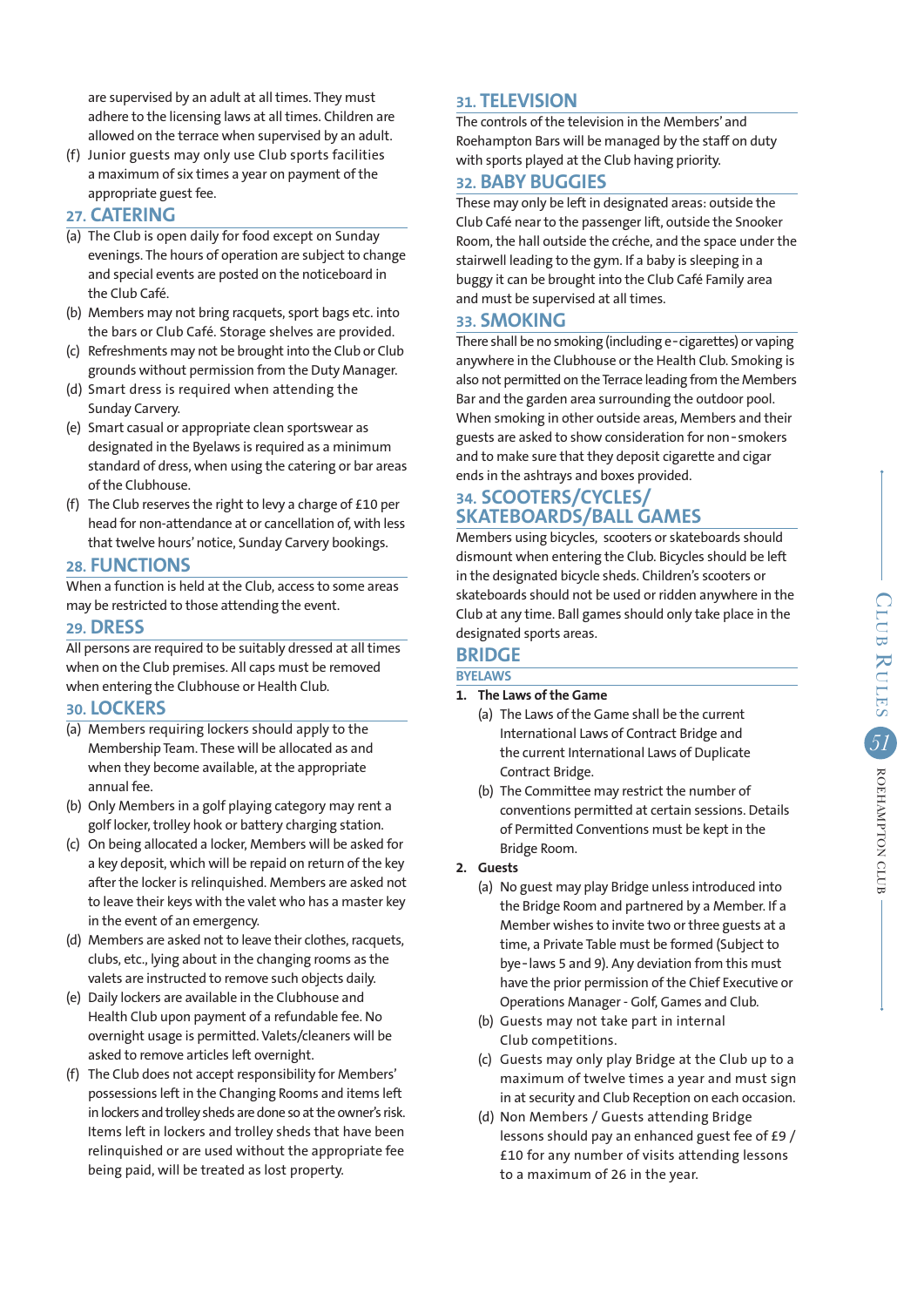**3. Table Stakes**

Will be 5p to 50p a 100.

### **4. Formation of Tables**

 On the termination of each rubber, except at the tables reserved by Members for themselves and guests (see below), one of the players shall announce in an audible voice 'Table up', whereupon any Members or guests waiting for a game, not exceeding two in number, in the order of entering the room may cut in. In the event of there being only one table, three may cut in. Those who have not yet played take precedence for cutting into the first table over those who have already played. The Bridge Committee may limit the number of hands played between cutting in. If a player who has precedence in making up a table does not wish to do so, that player forfeits their right of entry into the next table, which becomes 'up'. Husbands and wives who do not wish to play at the same table do not, however, forfeit their right to cut in at the next table.

# **5. Private Tables**

- (a) Members' private tables may be formed at any time, (subject to byelaw 9), except Mondays when Duplicate is being played and Tuesdays and Thursdays when Rubber Bridge is being played. Guests must pay the usual fees. Any Club stakes may be played.
- (b) Winter Knock-out matches may be played at any time, (subject to byelaw 9).
- (c) Players forming Private Tables must display the appropriate notice before starting play.

# **6. Except in the case of Partnership play:**

- (a) When one or more players cut into a table the cut shall be restricted to prevent the incumbent players from becoming a consecutive partnership.
- (b) When the same four players continue, the cut will be restricted so that the same pairs do not play consecutive rubbers as partners, and for the third rubber the pivot system will apply.
- 7. No one may sit or stand at a table to overlook the game without the permission of the players. Members looking on at a game must not, under any circumstances, make any remark on the game, under penalty of paying the stakes, unless after the termination of the hand they are invited to do so by any of the players.
- 8. Junior Members may only use the Bridge Room at a Private Table, (subject to byelaws 5 and 9). Juniors and the adults playing with them may not play for any stakes.
- 9. Use of Bridge Room. Members may not use the Bridge Room during inter-club matches or official Club lessons.

# **CROQUET**

# **BYELAWS**

- 1. The laws of the game shall be the current Croquet Association rules.
- 2. A list of booking regulations will be published annually and posted on the croquet noticeboard in the Clubhouse.
- 3. Juniors may not book lawns Croquet on Saturdays, Sundays and Bank Holidays unless they have special permission from the Croquet Chair. They may play

 under the supervision of an adult on other days if the lawn is not required by adult Members. Beginners are asked to seek advice from the Operations Manager - Golf, Games and Club.

- 4. Members are required to be suitably dressed while playing Croquet having regard to the occasion. Flat shoes must always be worn while playing. White clothes must be worn on Club Days and all matches played during the summer season.
- 5. The Course and Grounds Manager, or his deputy, or in their absence the Operations Manager - Golf, Games and Club or Duty Manager will be the arbiter as to the fitness of lawns for play.
- 6. A family Croquet lawn is situated in the gardens. Equipment is available from reception on request.

### **GOLF BYELAWS**

# **Laws**

1. The laws of the game shall be the current Royal and Ancient rules of golf.

# **New Members**

- 2. In order to receive a golf bag tag entitling them to play on the golf course, new Members must fulfil one of the following criteria:
	- (i) submit a handicap certificate
	- (ii) be approved by the Golf Professional
	- (iii) be played in by a Golf Committee Member

# **Children**

- 3. Children under five years old are not permitted on the course or practice facilities as players or spectators at any time, unless specifically authorised by the Junior Golf Committee, but may use the indoor practice facility under the supervision of an adult Member.
	- **•** Junior Members who are five years old and over must play with an adult Member who has golf privileges until they have acquired a golf handicap.
	- **•** Children who are five years old and over but who are *not* Junior Members may only play on weekdays as guests accompanied by an adult Member with a golf handicap.

# **Fitness of golf course**

4. The Course and Grounds Manager, or his deputy, or in their absence the Chief Executive, Operations Manager - Golf, Games and Club or Duty Manager will be the arbiter as to the fitness of the course for play.

# **Buggies**

- 5. Members who are either registered disabled or have a general condition of health which means they need to use a buggy to play golf, on a permanent or temporary basis, may hire a buggy from the Sports Shop or seek permission from the Operations Manager to use their own single seat buggy on the golf course. For details of the application rules please refer to the Sports Shop.
- 6. Only trolleys equipped with wide wheels will be allowed on the course. In certain inclement weather conditions, trolleys may be banned. Members requiring a trolley hook or battery charging bay should apply to the Membership Team. These will be allocated as and when they become available.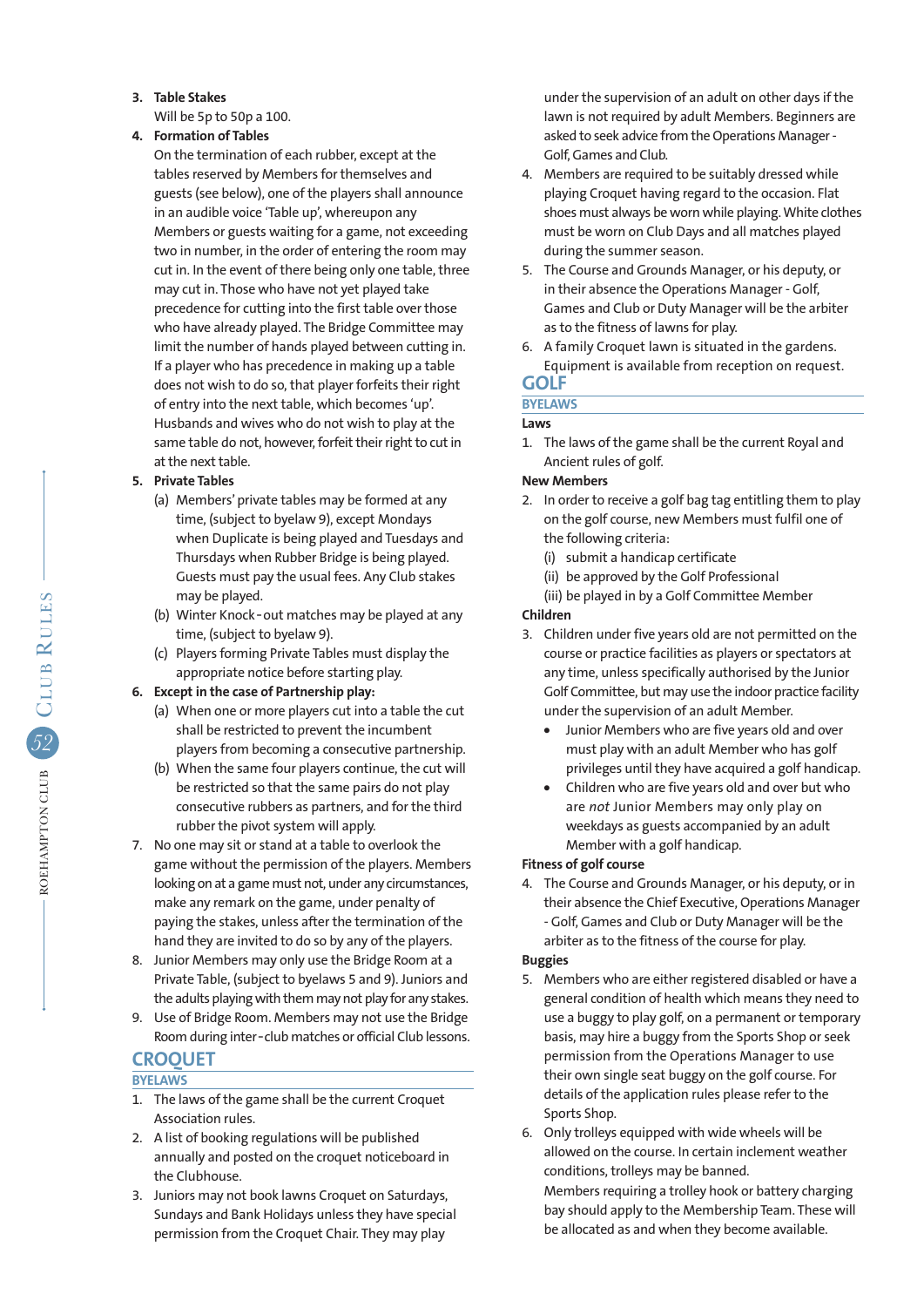7. The Club does not accept responsibility for trolleys, batteries or the personal belongings of Members, guests and visitors, which are left in the trolley sheds. No trolley without a hook may be left on the Club premises overnight and under no circumstances may a trolley be taken into the Clubhouse.

#### **Practice on the Course**

8. Practice off the fairways or on to the greens is not permitted. All divots must be replaced and pitchmarks repaired during normal play.

### **Golf Clubs**

9. All players must carry their clubs in a golf bag. Bags of clubs may not be shared, except in competitions where the rules of golf allow.

### **Dress**

10. All golfers must be appropriately and suitably dressed in golfing attire while playing on the course or on the practice areas. Members need to ensure that these requirements are made known to their guests. The Club wishes to foster a smart yet congenial atmosphere for playing golf.

Gentlemen are not allowed to wear tee-shirts, singlets, tracksuits, boxer shorts or swimming trunks. Shorts must be tailored shorts not less than mid-thigh length. When shorts are worn, either knee high socks (one plain colour) or predominantly white short socks, must be worn. Trainer liner socks are permitted. Ladies are not allowed to wear brief shorts, sun-tops or leggings. Dress, which exposes bare shoulders or midriff, is not allowed. Sleeveless shirts must have collars and collarless shirts must have sleeves. Only shoes specifically designed for golf are allowed on the golf course and practice grounds, except for clinics and Juniors without handicaps. All caps must be removed when entering the Clubhouse or Health Club.

### **Full Playing Membership**

11. Restricted Full and Five Day Members who have achieved a playing handicap of 27 and below (men) and 35 and below (ladies) may apply for Full Playing membership. Members with a handicap of 24‑27 (men) and 33‑35 (ladies) may only play at weekends after 2pm in the summer and 1pm in the winter. Applications should be in writing to the Membership Manager. Prior to being offered Full Playing Membership applicants will be required to have a Golf Induction with one of the Golf Professionals.

#### **Handicaps**

12. A Member having a handicap at a recognised Golf Club should inform the Operations Manager (Golf, Games and Club) of their handicap and New handicaps may be obtained by reference to either of the above.

### **Starting regulations**

13. A list of starting regulations will be published annually and posted on the Golf noticeboard in the Clubhouse. All Members must report to the Sports Shop before commencing play, or when shut, the Club Reception.

### **Junior Golf Weekend Playing Privileges**

- 14. On completion of the Junior Golf Passport or recommendation by the Golf Professional, Juniors are eligible for weekend playing privileges, upon payment of the relevent fee. An additional annual subscription will be payable. Juniors must be accompanied at the weekends by a Full Playing Member. There are four groups of Weekend Juniors:
	- (i) Juniors under 18 years of age on 1 January with weekend playing privileges and handicaps of 23 and below for boys and 30 and below for girls may play at any time at weekends but must be accompanied by an adult Full Playing Member if they wish to play before play before 1pm in the winter and 2pm in the summer.
	- (ii) Juniors under 18 years of age on 1 January with weekend playing privileges and handicaps of 28 and below for boys and 36 and below for girls may play with an adult Full Playing Member after 1pm in the winter and after 2pm in the summer.
	- (iii) Juniors under 18 years of age on 1 January with weekend playing privileges and yet to be awarded a CONGU handicap, but holding a Club handicap of a maximum of 45 from the Ladies tees and a maximum of 40 from the Junior tees (to be gained through weekday play only) may play at weekends after 1.30pm in the winter and 3.30pm in the summer in the company of an adult Full Playing Member.
	- (iv) Girls with a handicap of 36 and below may play in ladies' competitions and win prizes and trophies. Boys with a handicap of 18 and below can, regardless of age, play in all but the major men's competitions and win any prize and trophy. Boys with a handicap of 12 and below can, regardless of age, play in all men's competitions and win any prize and trophy.
	- (v) Juniors playing in adult competitions will be allowed to have a caddie, as per the adult criteria. Caddies are allowed to assist their player and go onto the greens, but they must not delay the pace of play or get involved in any decisions concerning the Rules of Golf. If a player is under 12 years old and wishes to take part in an adult competition, the organiser will arrange for them to have a person to assist with their trolley. The trolley assistant must ideally not be a relative or guardian of the child. Only players who are 12 years of age and older may compete in 36 hole competitions.

# **HEALTH CLUB**

# **BYELAWS**

- 1. Visitor passes are available for those adults not entitled to use the facility but who are supervising children taking part in swimming lessons only. Nanny/Guardian Passes are available for a fee, details on request.
- 2. Use of the swimming pools is included in the Junior Membership and those aged 16‑17 may use the gym.
- 3. Only Members aged 16 years old or over may use the gym, except where children specific sessions are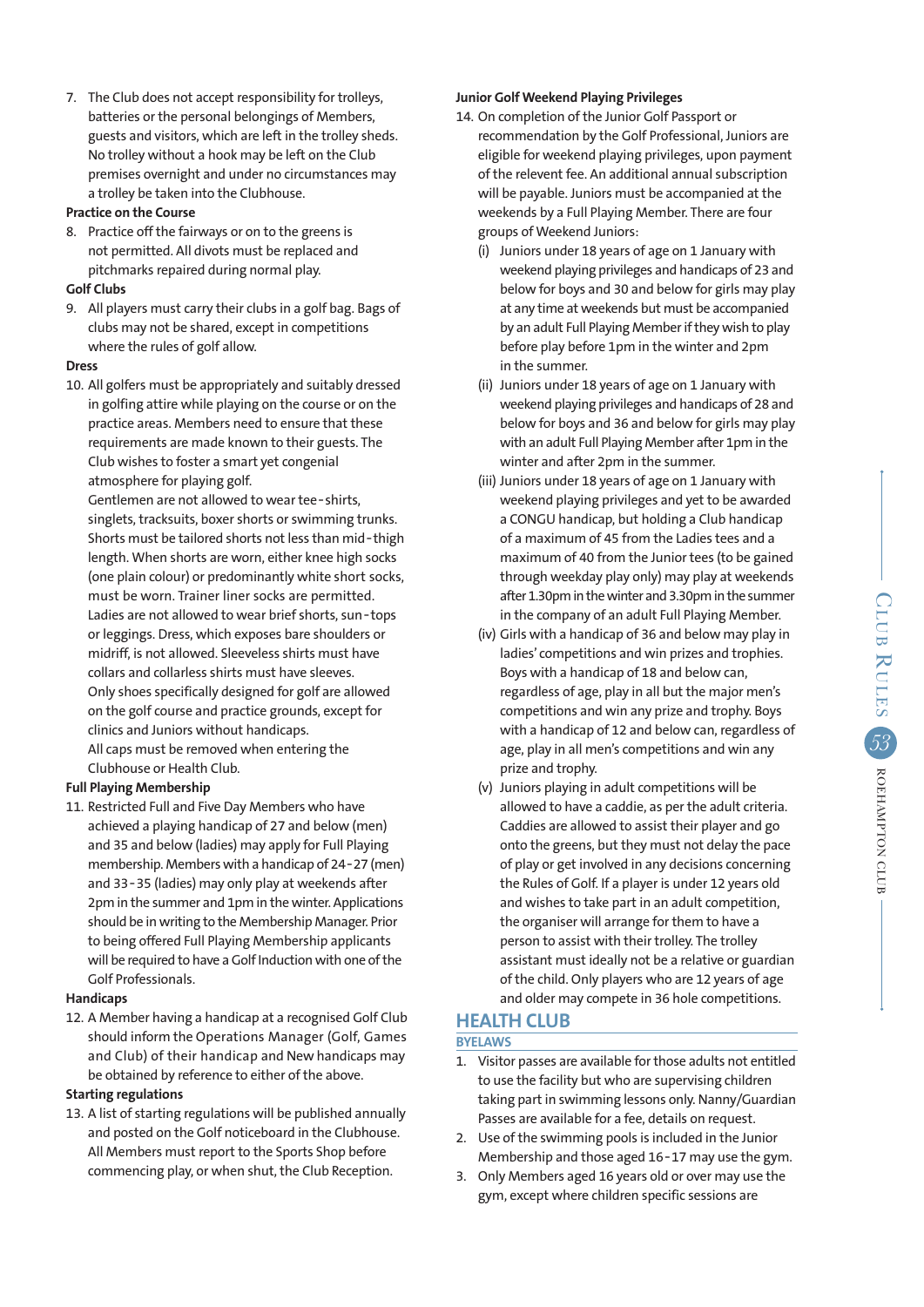running, supervised by a Fitness Instructor. Children aged 14 and 15 who are representing their school at County or National level may, following prior approval from the Gym and Studio Manager or Health Club Manager, follow an authorised fitness programme in the gym under adult supervision.

- 4. Members using the gym are required to fill in a pre-exercise screening form and follow any advice given. An initial consultation must be booked and attended prior to exercise within the gym.
- 5. Members of this area will be required to pose for a photograph that will be kept electronically for entry check procedures and will comply with all the Data Protection requirements. In January of every year, Junior Members will be asked to pose for a new photograph.
- 6. Children under the age of 16 may not use the sauna or steam room at any time. Only Juniors aged 12yrs and over may use the Spa Pool. Children aged 7 and over must use the appropriate changing room.
- 7. Children under eight years old must be accompanied in the swimming pool water at all times by a person aged over 16\*. Exceptions may be granted to children who have passed their Pool Swimming Standard Award.
- Please contact the Health Club Reception for accepted adult to child ratios.
- 8. Staff are not permitted to accept responsibility for, or custody of, children. Parents will at all times be responsible for the safety and behaviour of their children within the Health Club.
- 9. Rowdy or dangerous behaviour, including horseplay, running around the pool, bombing, splashing fights and noisy activities are not allowed. Staff are authorised to remove anyone who refuses to comply.
- 10. Lockers are provided and as such all personal possessions are to be stored there while using the gym or pools. Lockers may not be used for overnight storage.
- 11. No glass or sharp objects are to be brought into the pool areas.
- 12. Payments for personal training, swimming lessons and specialist classes will be made in advance at the Health Club Reception with a cancellation fee charged where appropriate.
- 13. Staff on duty have explicit authority to:
- **•** Limit admission to the facility in the event of overcrowding
- **•** Require users who fail to observe the rules to leave the facility
- **•** Clear the facility at any time
- **•** Take steps necessary for the correct operation of the facility to maintain safety for Members, guests and staff
- **•** Ensure overshoes are worn in the appropriate areas
- 14. Children aged under 4 years old must wear a swim nappy at all times when using the swimming pools. The Club reserves the right to charge for any disruption caused to Members use of the pool by a breach of this Byelaw.
- 15. Appropriate swimwear must be worn at all times when using the indoor, outdoor swimming pools, spa pool, sauna and steam room.
- 16. All Junior Members and Junior guests are required to fill out a Junior Health Form before taking part in any

 lessons, sessions, camps or sporting events run by the Health Club.

NB:The accessible and Family Changing Room allows one family at a time to change separately if desired.

# **SQUASH RACQUETS**

### **BYELAWS**

### **Laws**

1. The laws of the game shall be those adopted for the time being by the Squash Racquets Association.

### **Dress**

2. Correct and traditional clothing designed for squash (or tennis) should be worn. Only non-marking squash shoes may be worn. Outdoor shoes should be worn from the Clubhouse to the court entrance where they should be removed. The Club reserves the right to charge for any maintenance needed as a result of a breach of this byelaw.

### **Balls and Racquets**

3. Only non‑marking approved balls may be used in the squash courts. These are for sale at the Clubhouse Reception. Racquets for both adults and juniors can be hired from the Clubhouse Reception.

### **Matches**

4. Matches will be arranged with other clubs and on the dates fixed. Courts will be reserved for that purpose.

### **Bookings**

5. Booking procedures will be published annually on the squash noticeboard.

### **The Club Knock-out Competition**

6. Only those Juniors nominated by the Squash Committee may enter.

### **Professionals**

- 7. Lessons may be booked at the Clubhouse Reception at the rates displayed. Court 3 will be reserved for the use of the squash professionals.
- 8. The Heffler Court (court 6) will be programmed for use for squash, table tennis or martial arts as determined by the Racquets Manager. The programme will be displayed on the notice board within the court area.

# **SNOOKER**

### **BYELAWS 1. Bookings**

- (a) Play can be booked (up to two weeks in advance) online or at Clubhouse Reception.
- (b) Playing time is limited to one hour per Member up to a limit of two hours for a group of two or more players. Play may continue if the table is not booked. A booking is deemed lost if a Member is more than ten minutes late for their booked time.
- (c) Snooker and billiards may be played during the normal opening hours of the Club.
- (d) A Member's Club Card is taken as a deposit. This will be returned once the key to the room has been returned.
- (e) Solo players are asked, even if booked, to defer to others wanting to play.
- (f) Any category of playing Member, other than Juniors, may play or introduce a guest or guests to play snooker provided the Member accompanies them.